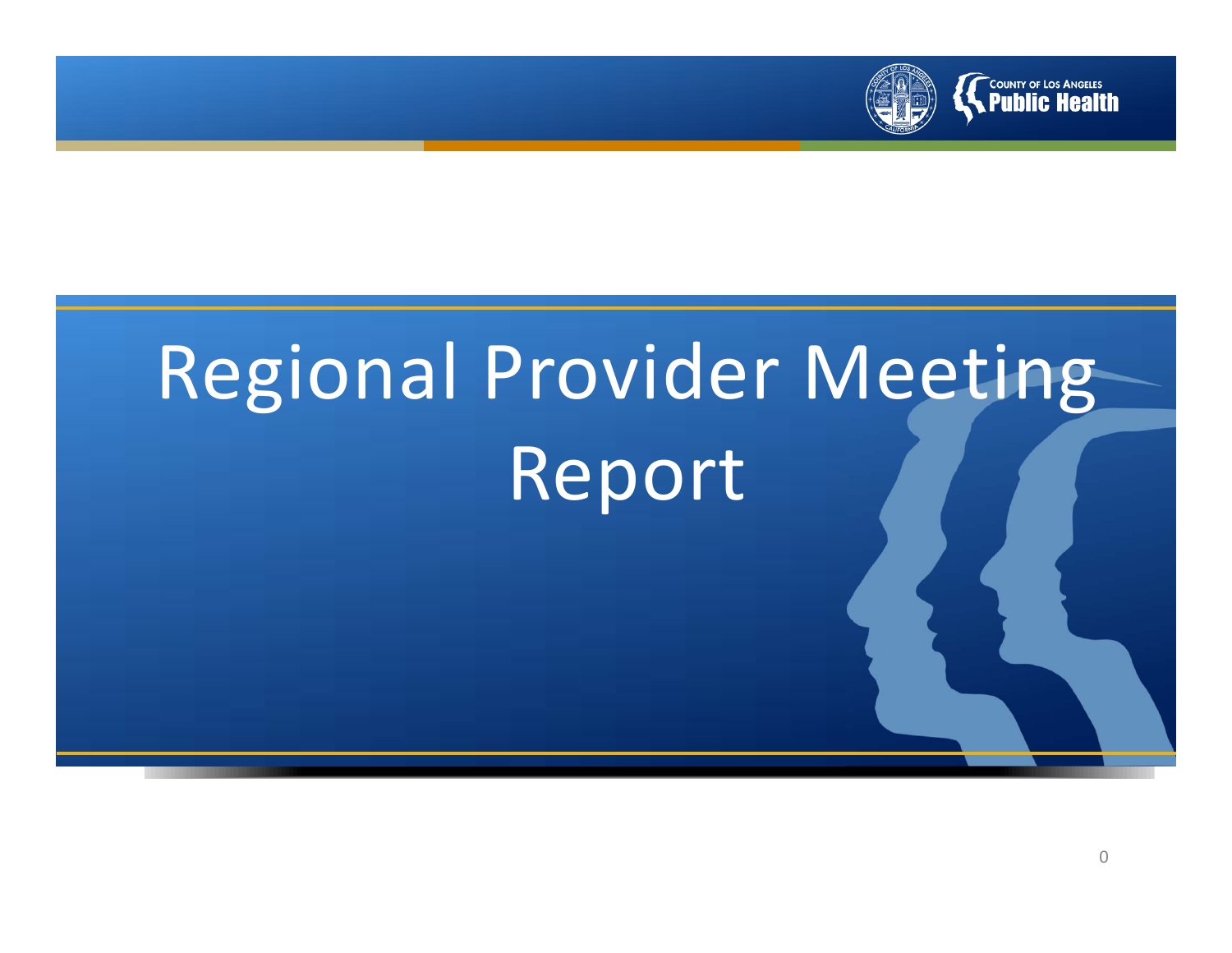

#### **Background**

SAPC leadership identified <sup>a</sup> need to provide its network of Substance Use Disorder (SUD) treatment providers an opportunity to provide feedback about Year One successes and areas of improvement, along with ideas on how SAPC could support providers in Year 2 of DMC‐ODS.

#### Methodology

Four regional meetings were scheduled to include participants from all Eight SPA areas.

#### Four Questions

Which we will review by identifying *Themes* that emerged.

#### Results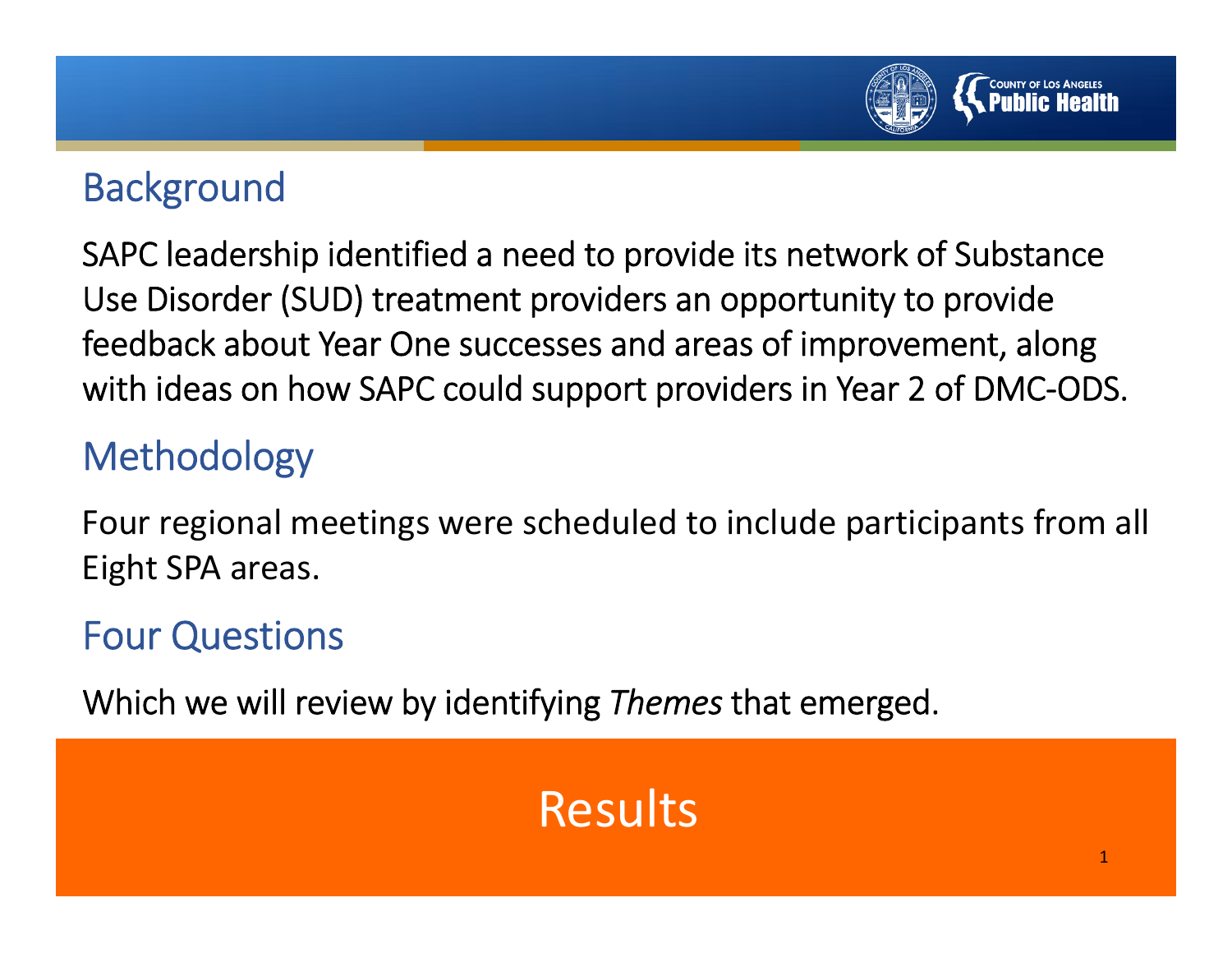

#### Themes

Question 1 How has your agency adapted to Year 1 of DMC‐ODS implementation? Can you highlight operational and/or clinical areas where your organization has been innovative?

#### Results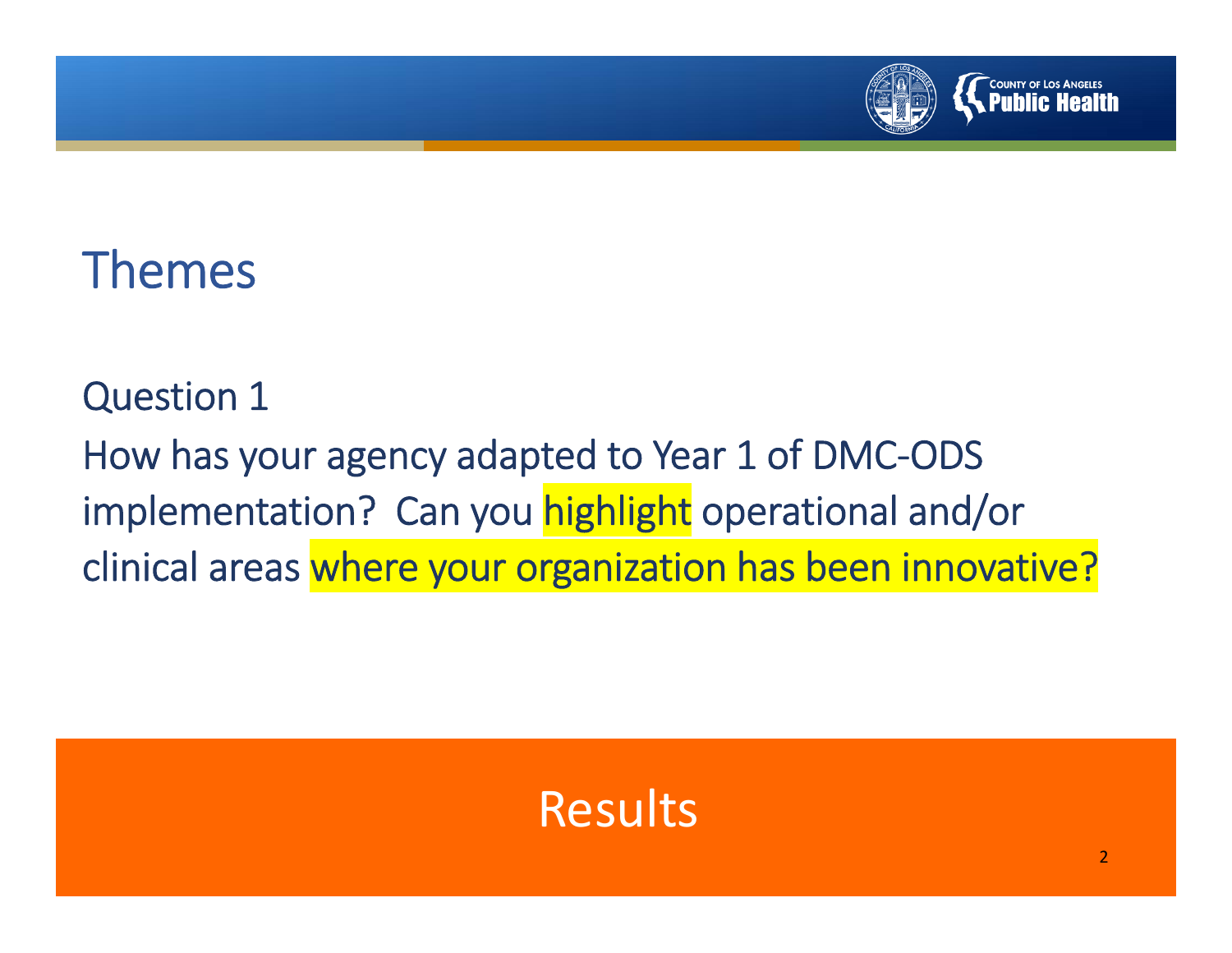

## **Shift in Communication and Engagement**

Improved relationship with SAPC, we feel like we are partners. Internal Communication within the organization was greatly impacted. Had to develop new tools: Command Centers, Progress Boards, Weekly Comm. Meetings. Relied on successful TEAM Building. As <sup>a</sup> result many providers expressed that it lead to increased staff engagement and accountability.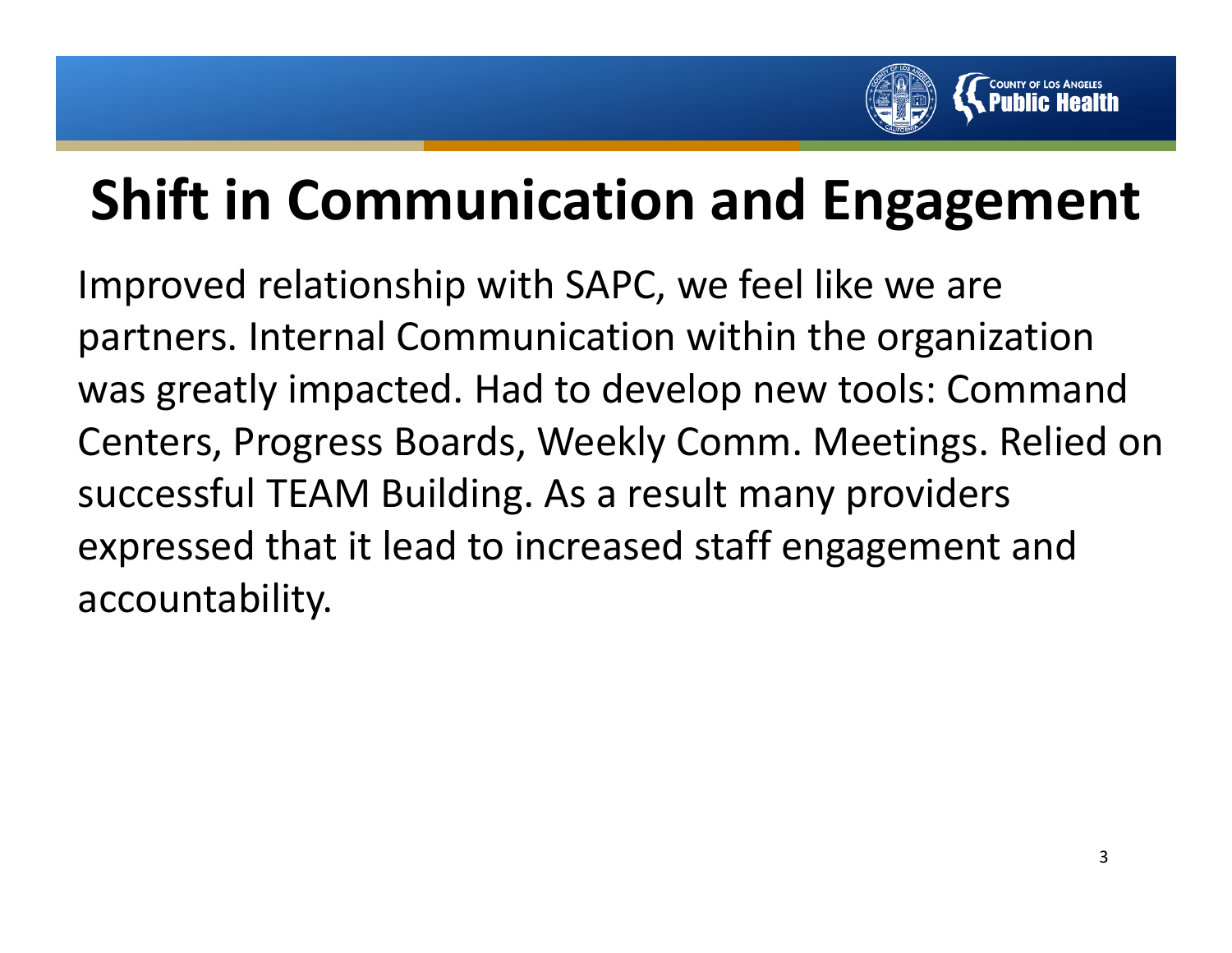

## **Analyzing and Redesigning Workflows**

To be successful providers discussed the need to "really look" at the existing workflow. The new processes could not just be added on, it required people to redesign what they were doing to ensure patient centered care and to receive payment for their work. Most of the participants expressed that this change

was needed, they felt good about what they had done to improve.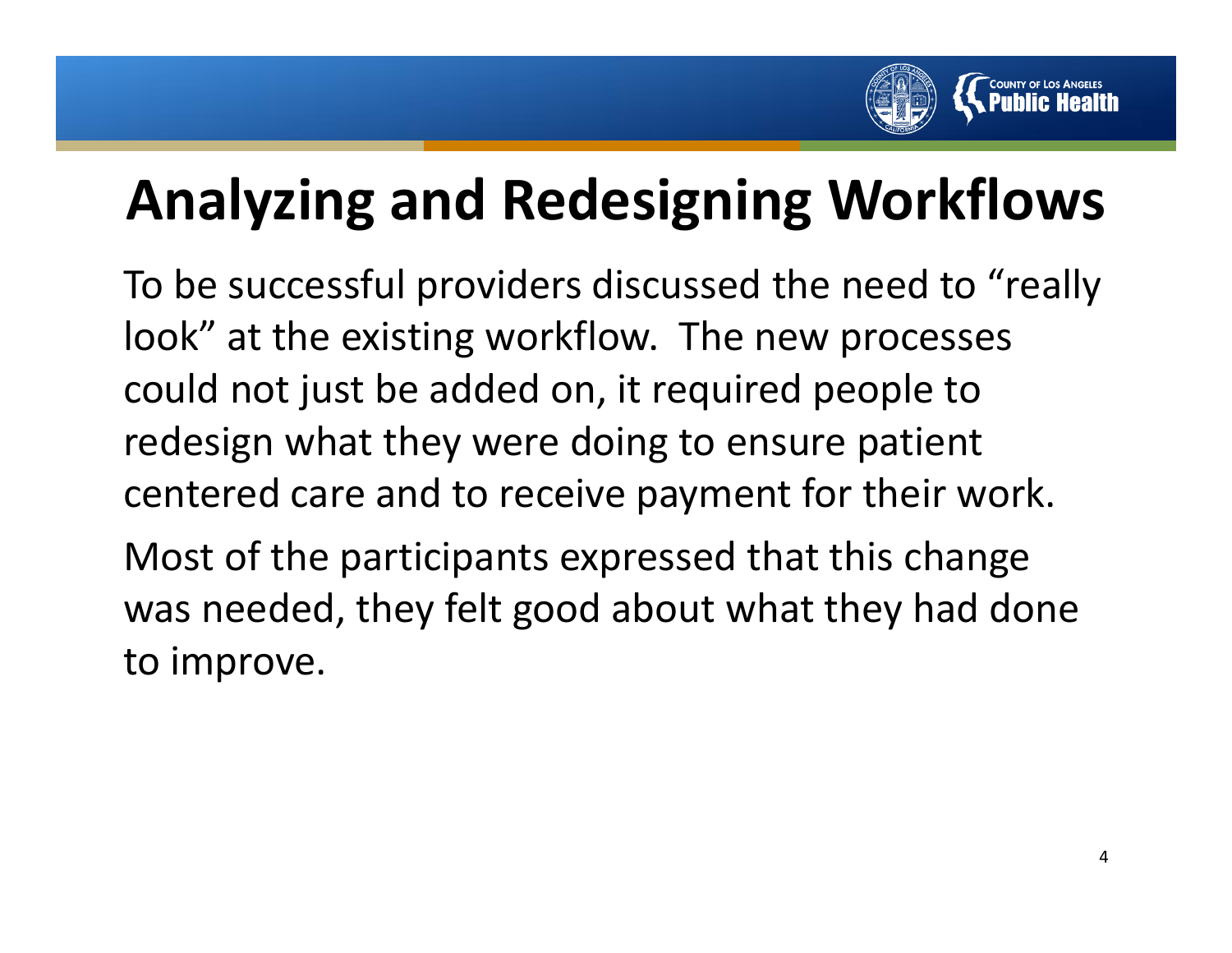

# **Developed Partnerships with other SUD Agencies and External Stakeholder Groups**

Providers rely more on one another; sharing information, skills, and best practices. Engaged in marketing efforts to attract new referral sources. Providers were in the field, providing training to their stakeholders to help them better understand what the waiver entailed. This often resulted in new partnerships and/or better relationships with existing partners. Participants created new partnerships with primary care clinics, schools, jails, and community centers.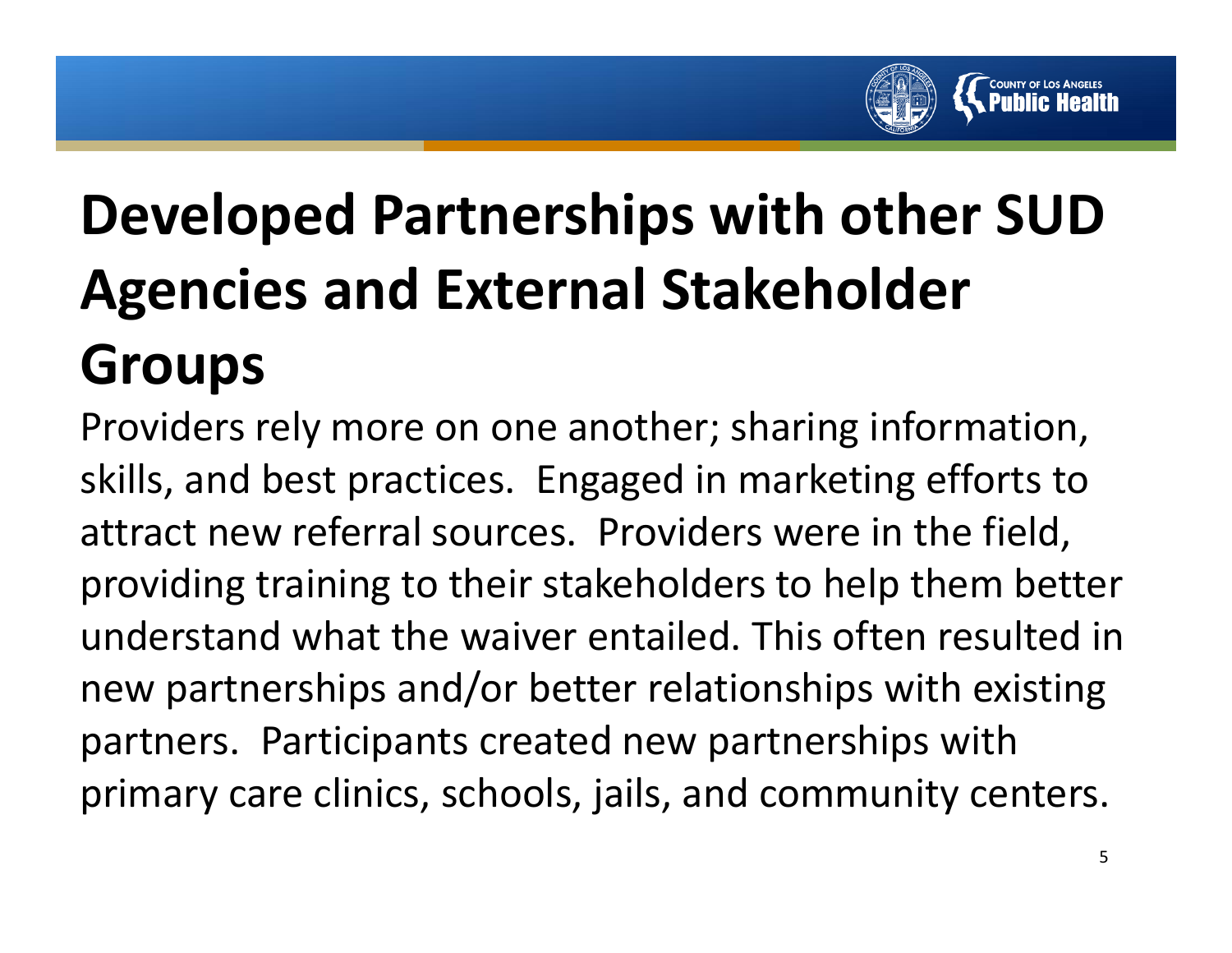

#### **Improved Care Model**

Majority felt that the waiver offered an opportunity to improve their system of care. Described as adopting <sup>a</sup> Medical Model while still retaining the essence of <sup>a</sup> social model, positioning the agency to be better equipped to partner in the healthcare system overall.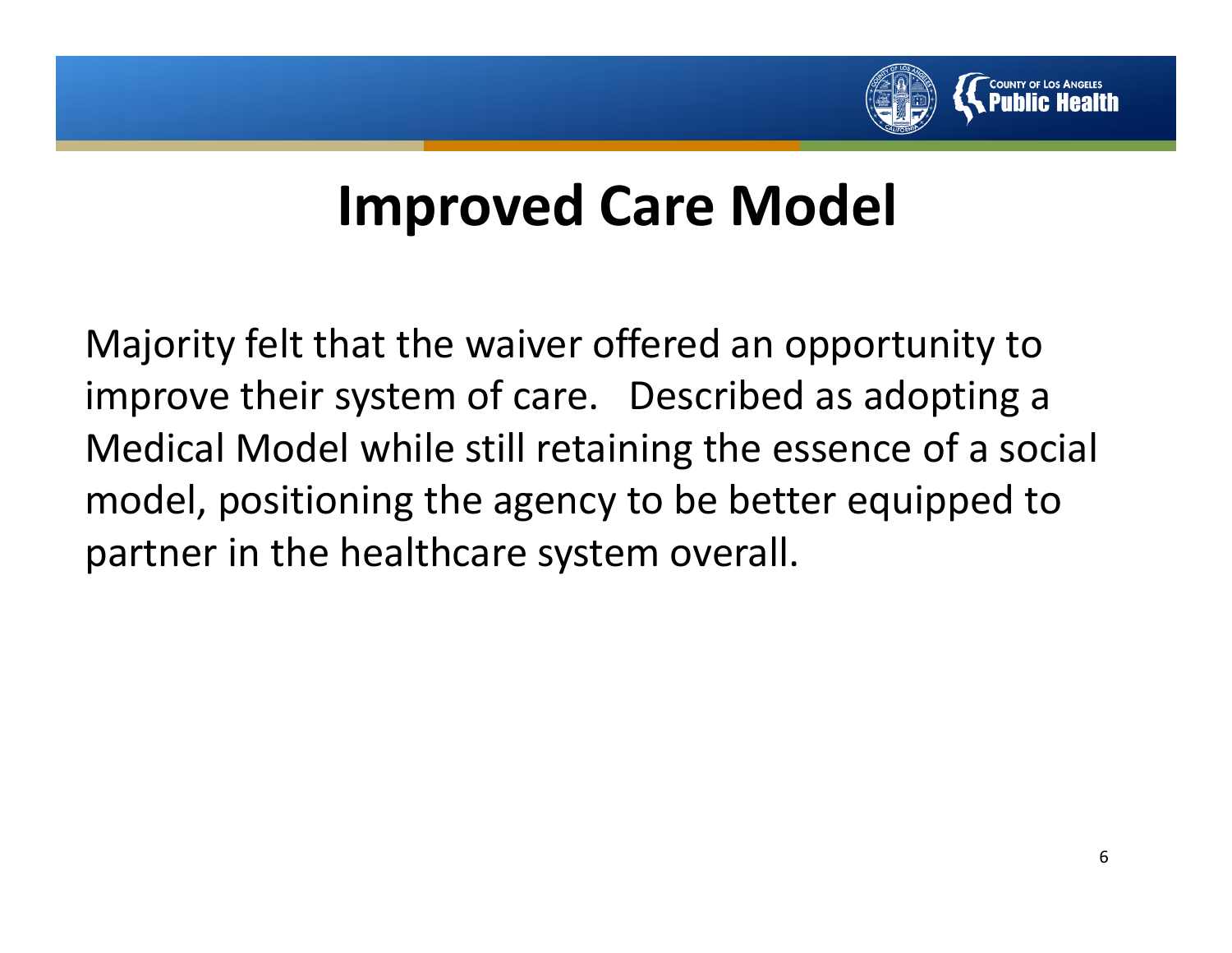

ThemesQuestion 2 How have you addressed your business and workforce needs? Where are there gaps?

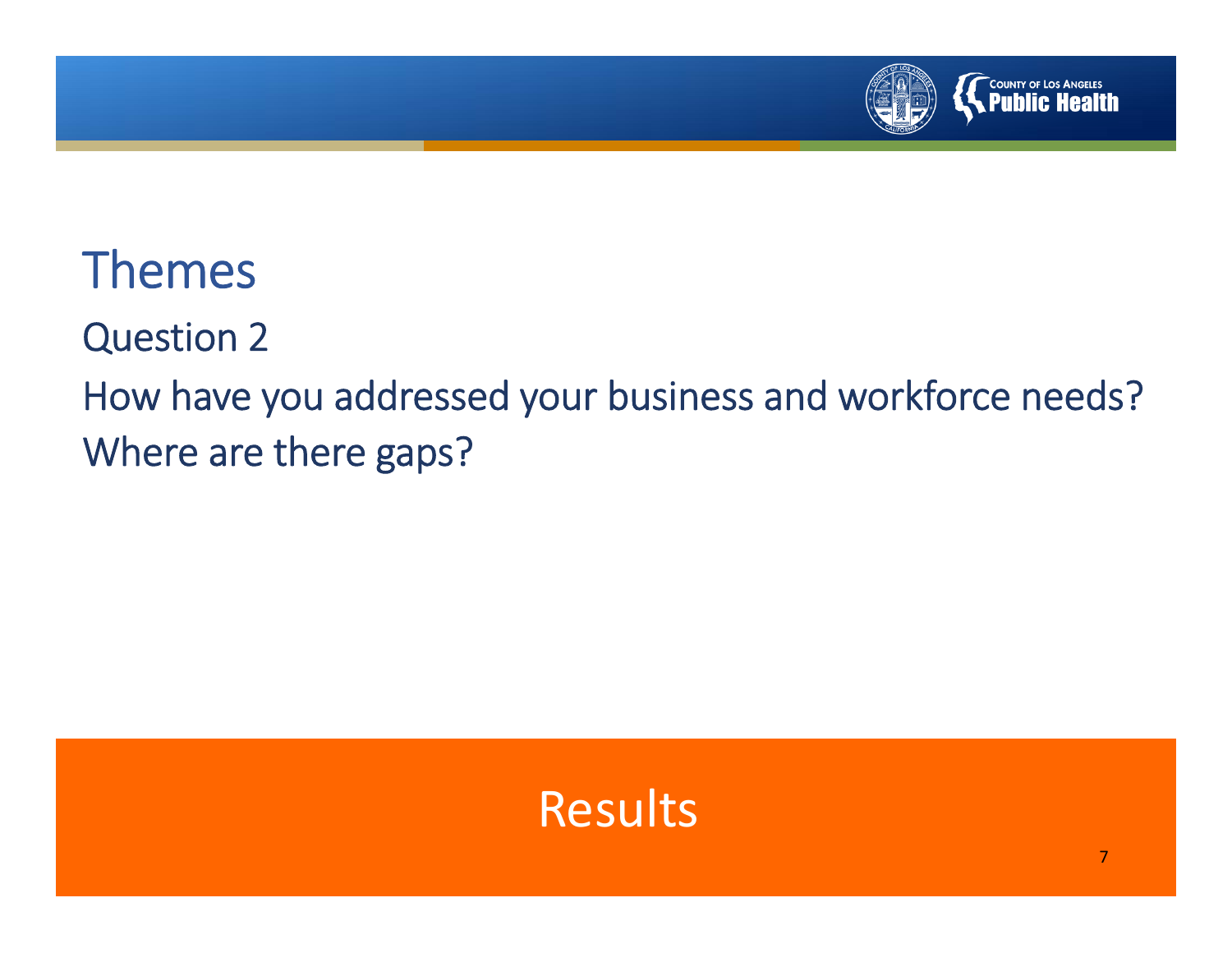

**Retaining Staff** – some attrition due to new policies, too much paperwork, inability to adapt after so many years in the field. New staff had less trouble adapting. Perception also of a divide between the new LPHA staff and the seasoned counseling staff. Need for benchmarks to determine what is <sup>a</sup> manageable case load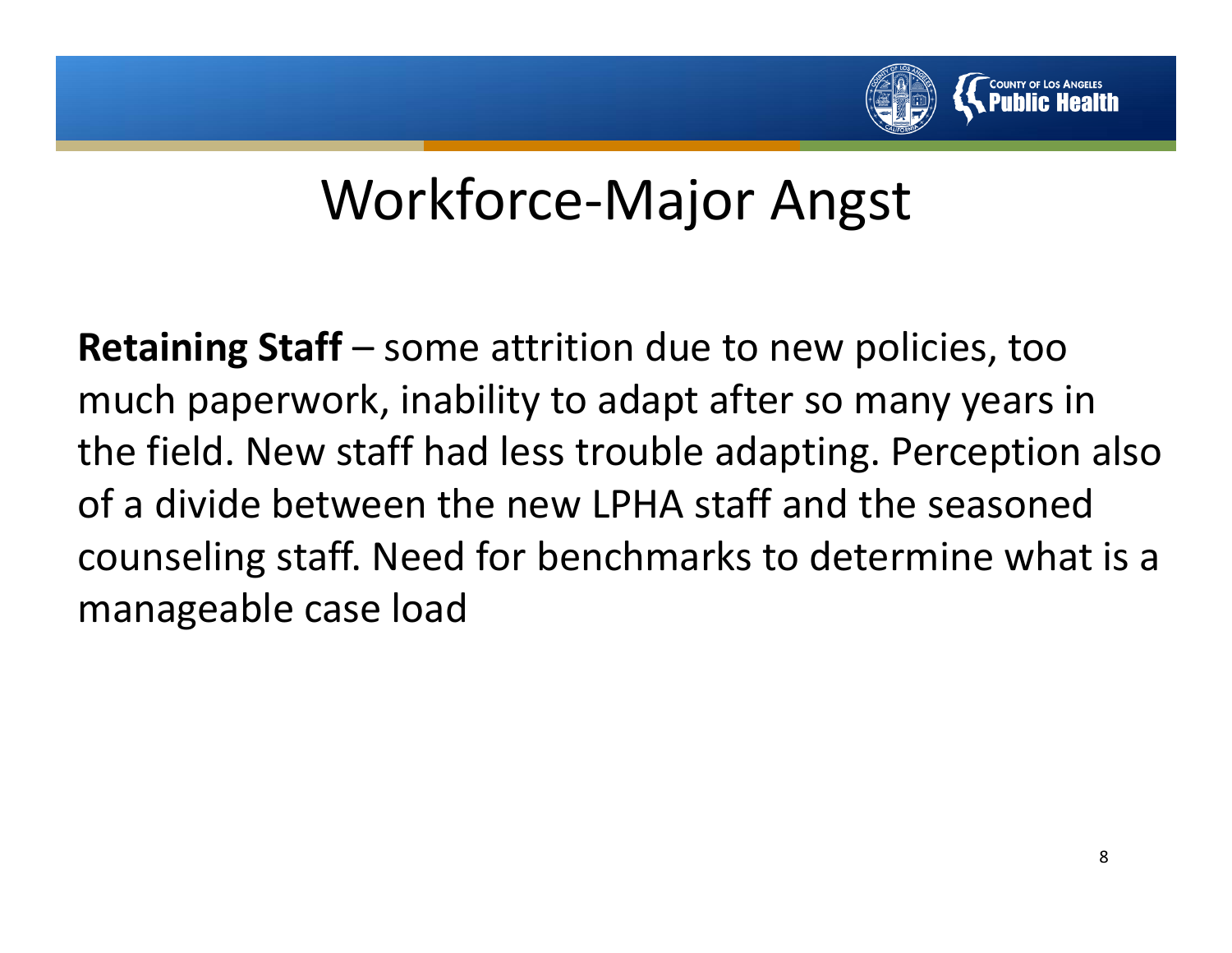

**Recruiting Staff**– Hiring for additional counseling staff and new positions such as; UM, QA, case managers and finance in <sup>a</sup> hiring market that was already strained. Successful agencies had to be very creative, working with community colleges directly, serving as board members on community colleges and certifying entities and developing practices to attract interns.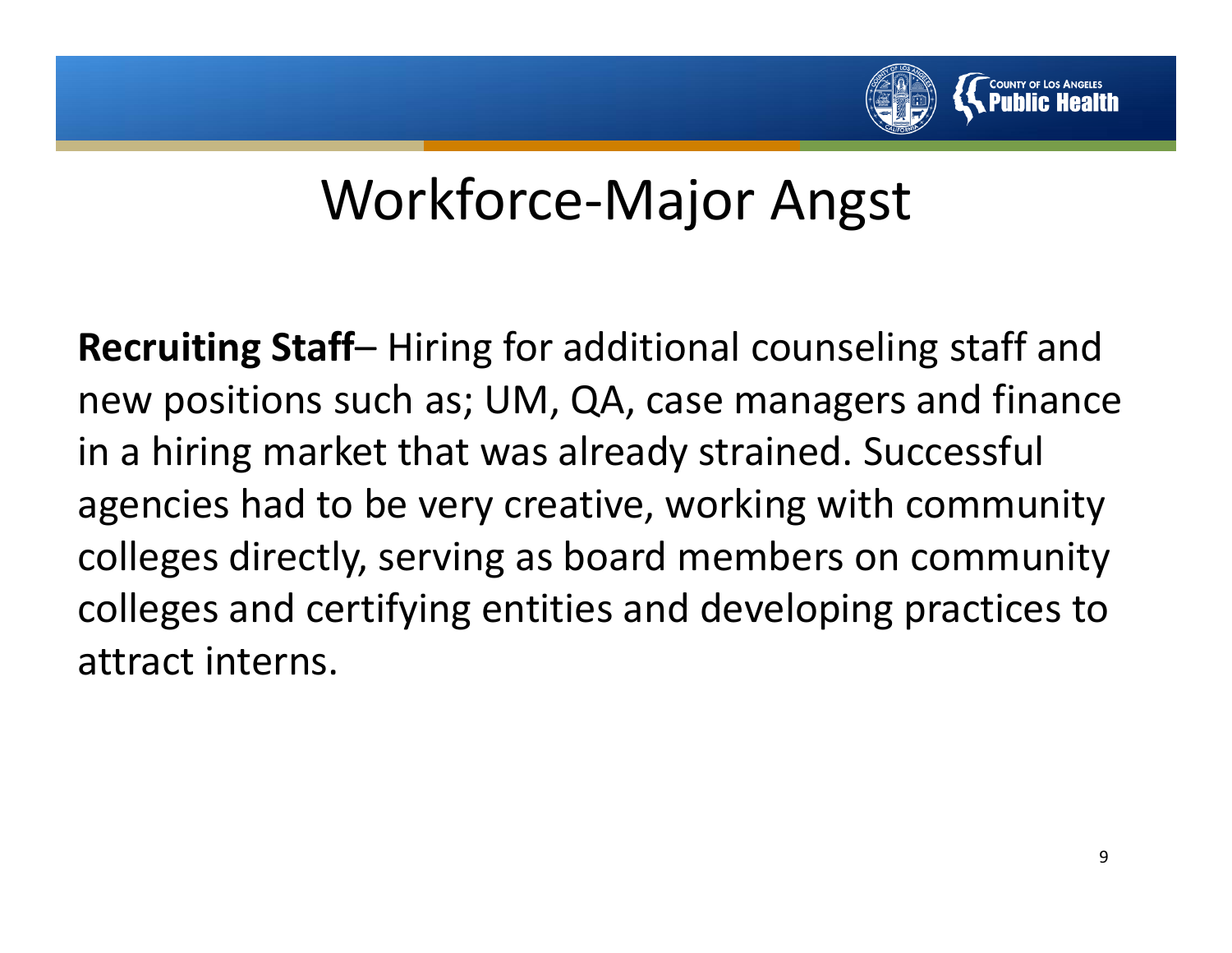

**Training**– Working directly with colleges to add substance use disorder training in their curriculum, adding course work related to clinical documentation, DSM 5, ASAM assessments, and therapeutic best practices.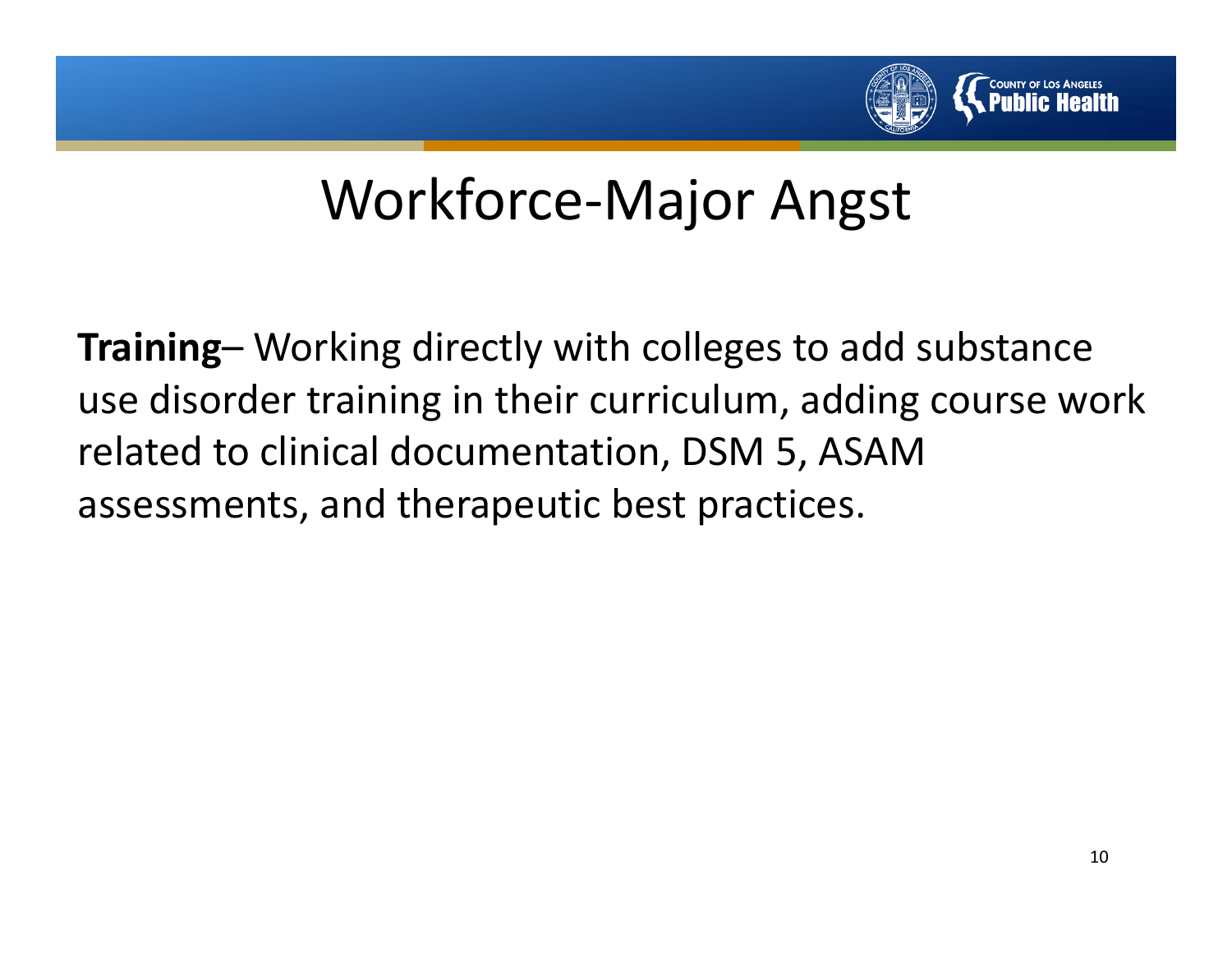

**Compensation**– Perceived disparity in wages between SUD providers, private clinics and mental health agencies. There was hesitation about increasing wages to be more competitive due to <sup>a</sup> lack of confidence in their new billing and accounting systems, not sure there was really money to allocate.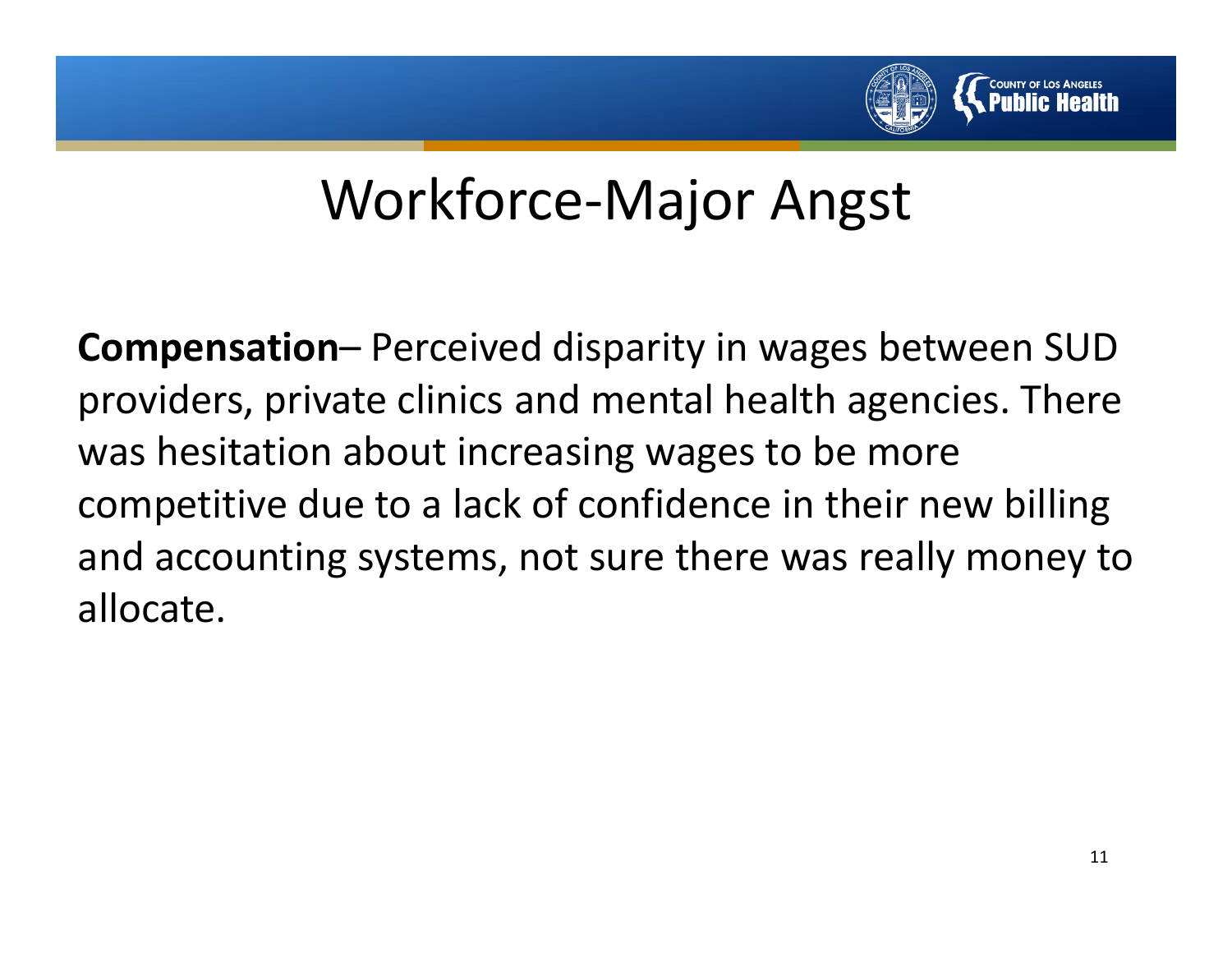

**Increased Specialization**– Struggle to lead multi‐disciplinary teams sighting tension between LPHA's who may lack the experience of personal recovery. Disappointed to find that new hires lacked the experience and training required to perform well immediately. Hesitation and inexperience in directing people with new skill sets such as accounting staff and medical directors.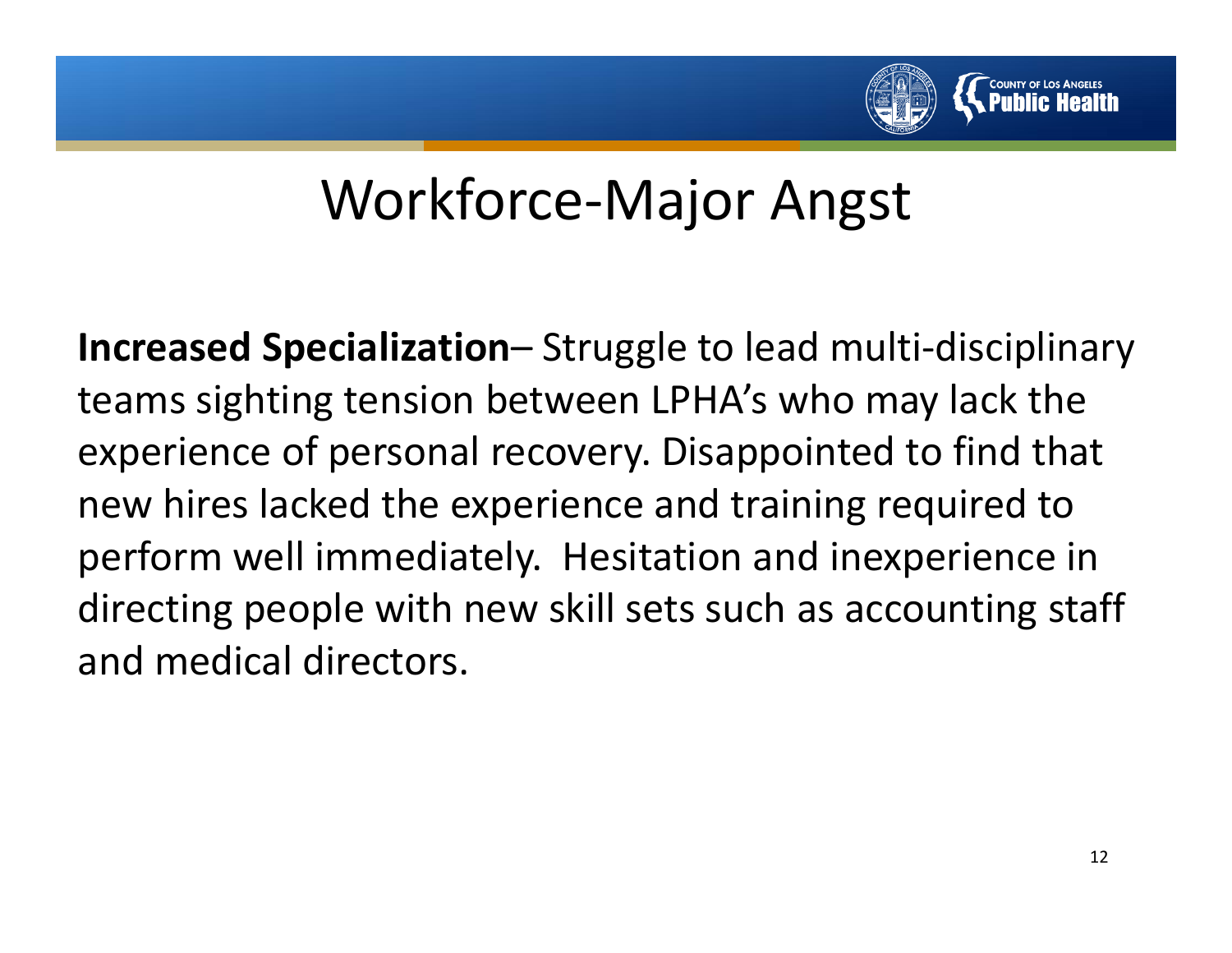

#### Workforce Resources



journal‐of‐preventive‐medicine/vol/54/issue/6/suppl/S3

**US House passes Massachusetts** congresswoman's bill to end addiction workforce shortage

Updated Jun 13; Posted Jun 13

https://www.masslive.com/politics/index.ssf/2018 /06/us\_house\_unanimously\_passes\_ma.html

**Substance Abuse and Mental Health Services Administration** 

https://www.samhsa.gov/se arch\_results?k=workforce+d evelopment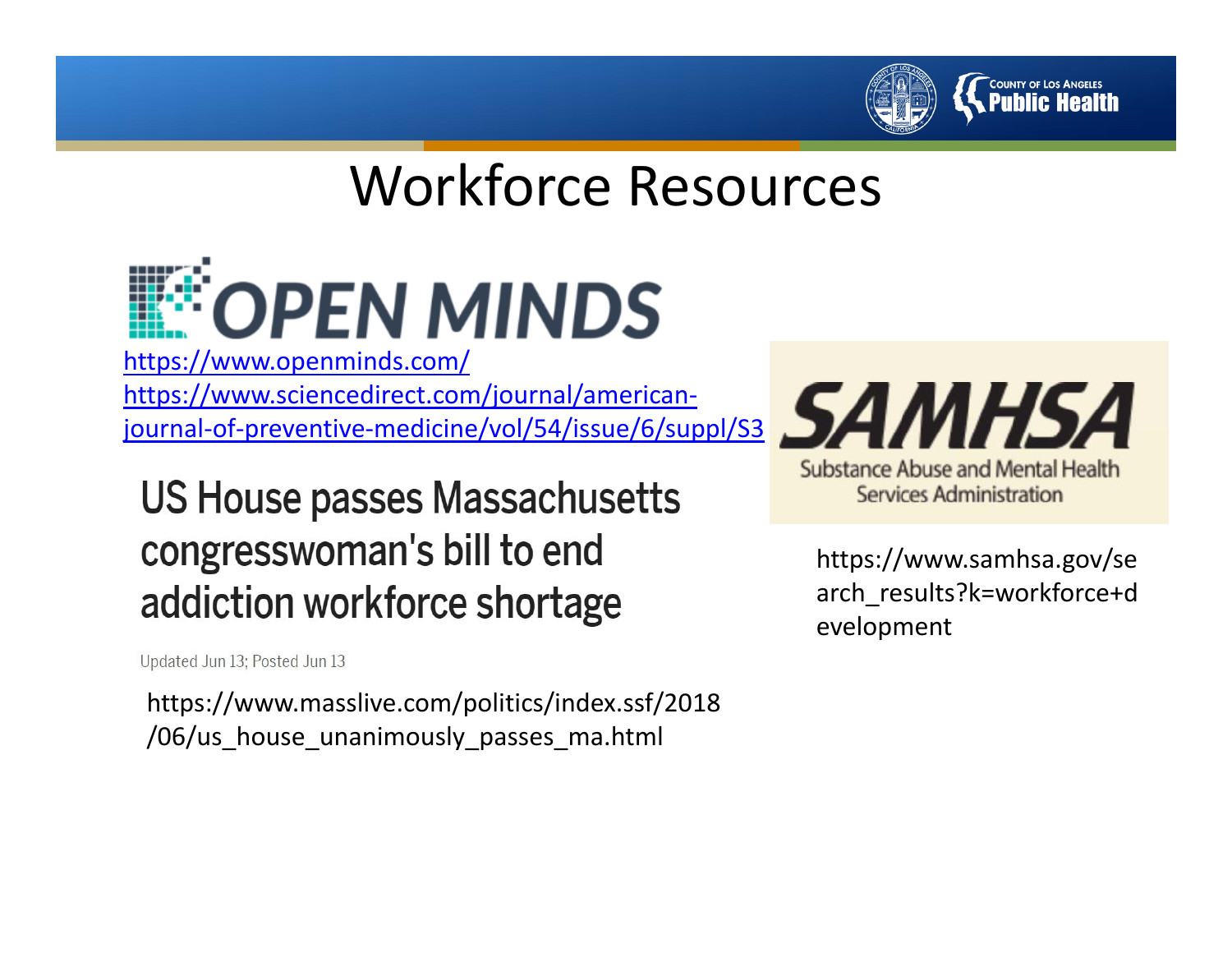

ThemesQuestion 3

In what ways can SAPC improve working relationships and communication with provider agencies? What additional support is needed?

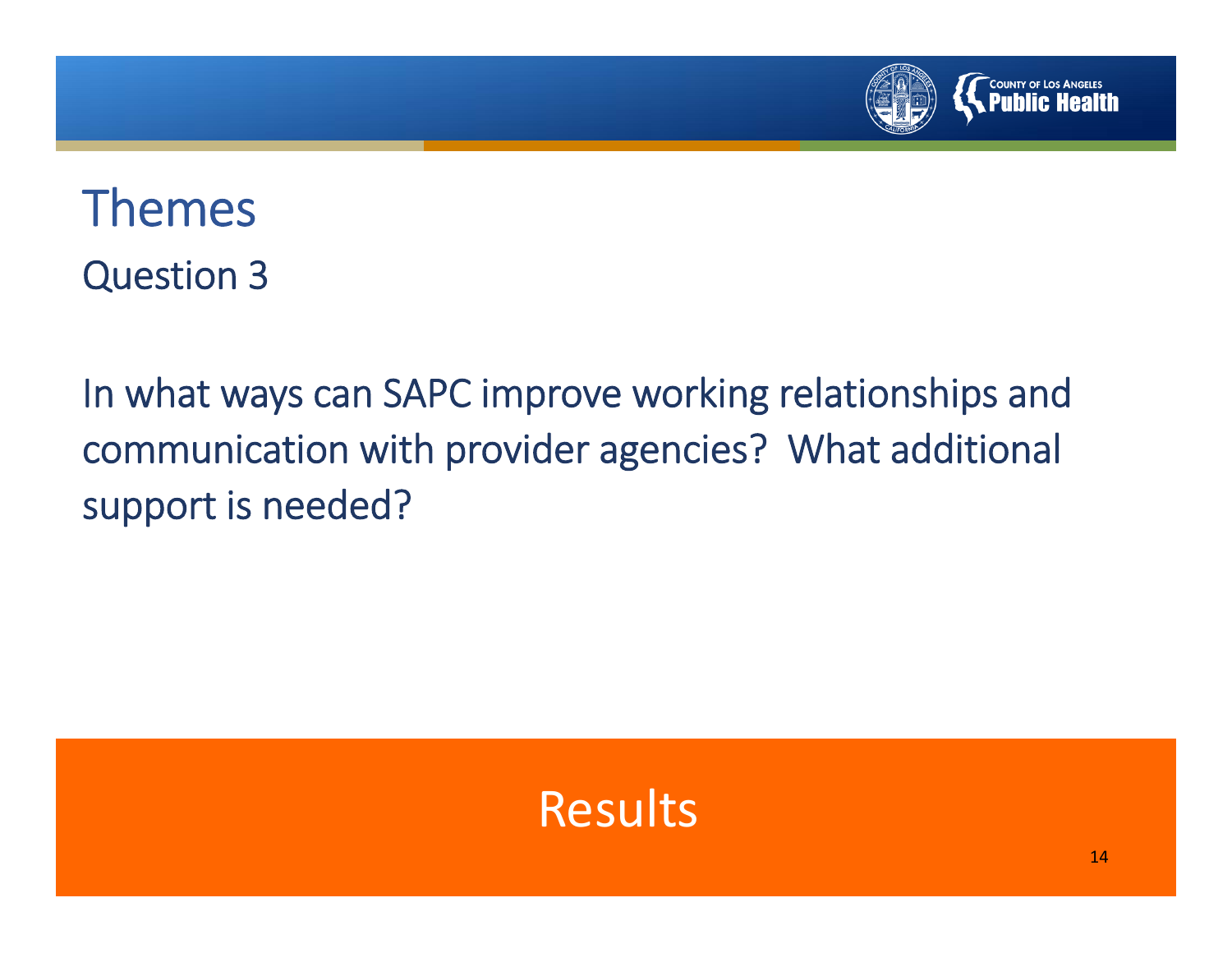

## SAGE Implementation and Billing Practices

A majority of the time on this question was spent addressing issues with the SAGE implementation.

Four distinct categories were addressed in <sup>a</sup> separate session:

- $\triangleright$  Getting people into the system = so far OK
- $\triangleright$  How to get information into the system = needs more work
- $\triangleright$  Connection to billing = most difficult and inefficient
- $\triangleright$  Optimization, how can it be useful? = needs more work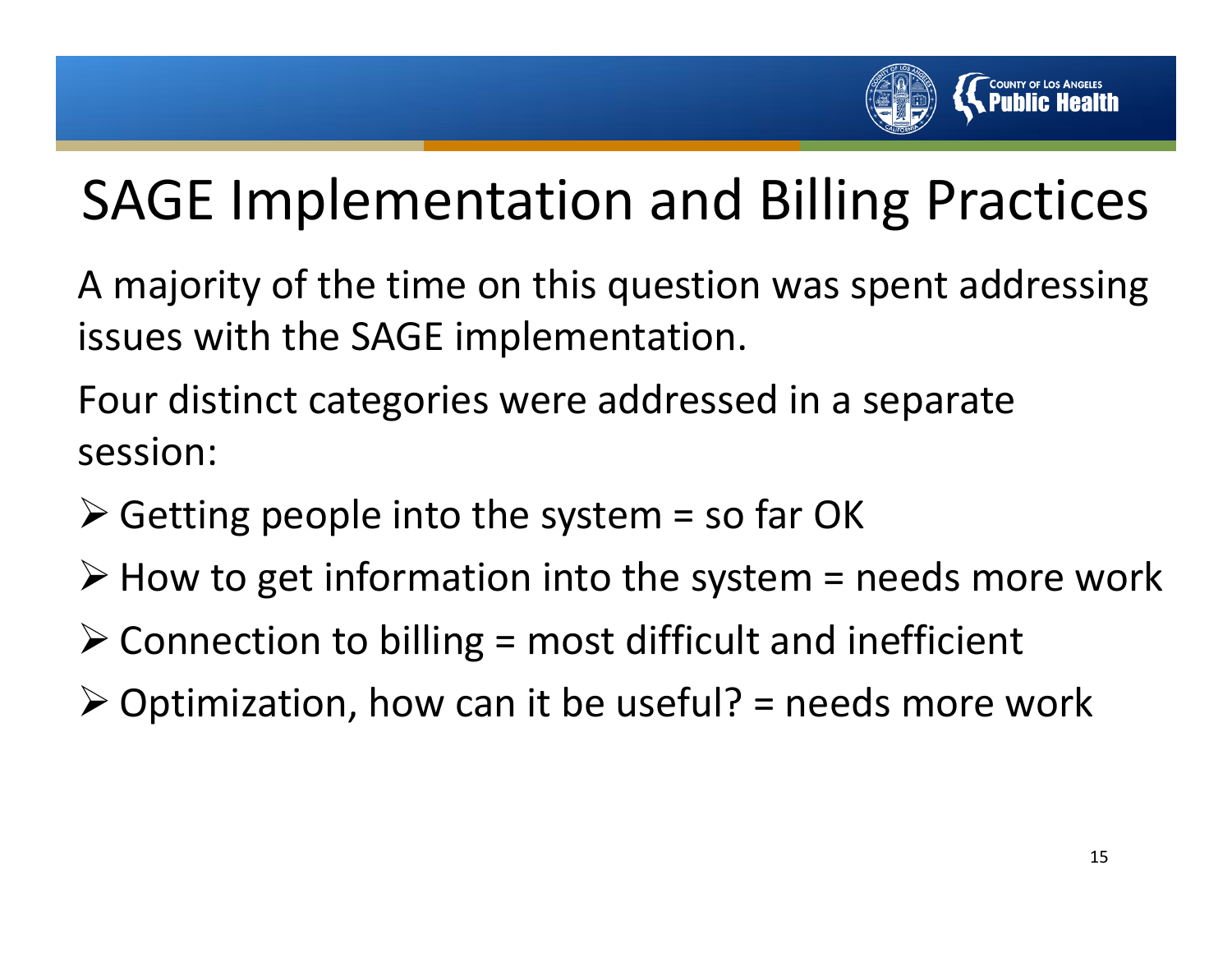

## SAGE Billing

Frustration with the billing process which in some cases lead to "fear" about financial stability, cash flow and year end reconciliation.

SAGE implementation most disruptive of all adjustments.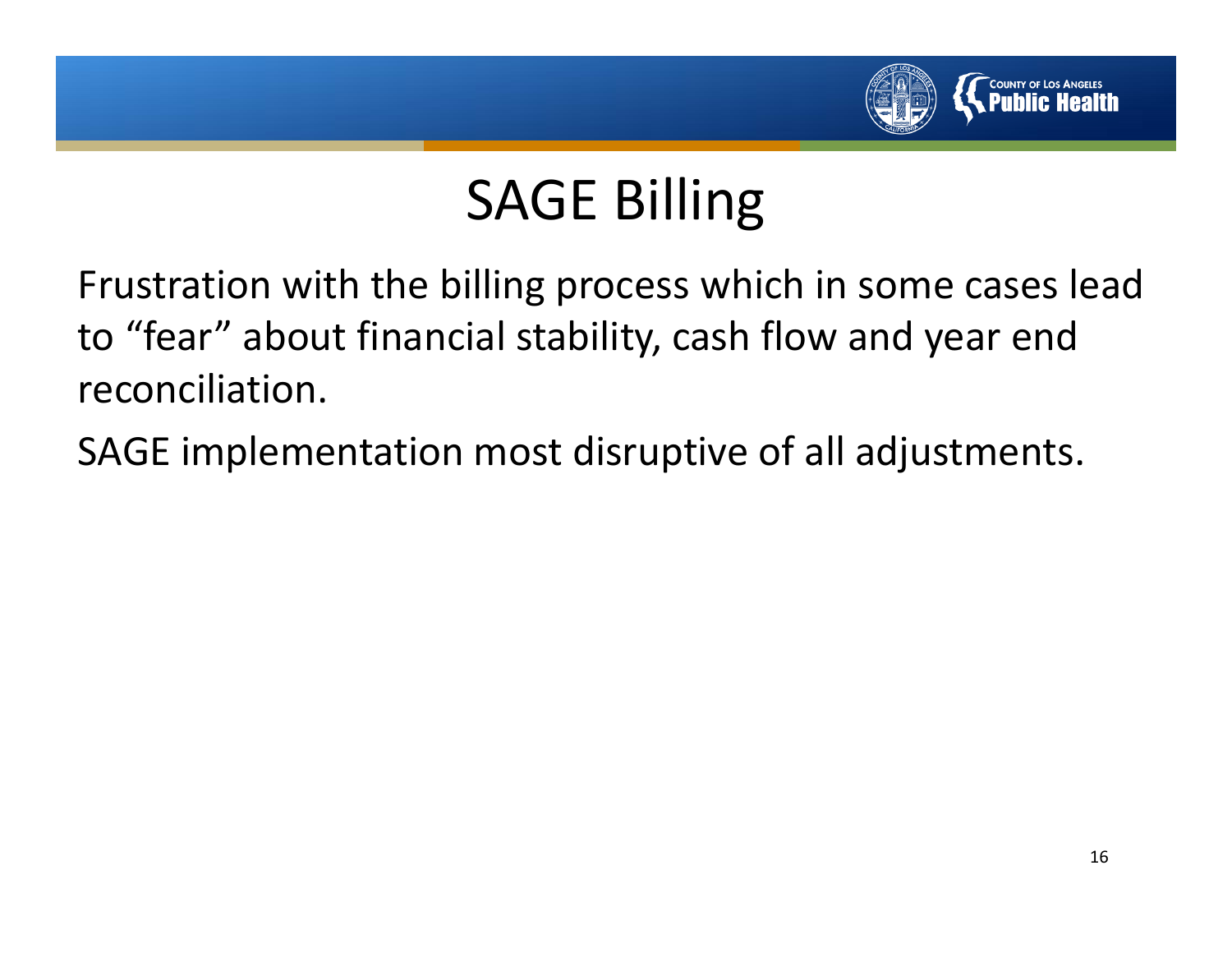

#### Communication Going Forward

Monthly SAPC meetings very helpful, providers want to continue, in‐person and via webinar. Many participants expressed gratitude at the level of communication from all SAPC staff and noted the commitment to quick turnaround. There were several suggestions on how to improve written communication. Popular ideas were to increase the number of people who receive information, identify in first paragraph what the key message is and most appropriate audience. Suggest sending information on <sup>a</sup> schedule rather than ad hoc. Frustrated with constant changes this warranted dramatic change in their agency communication strategies.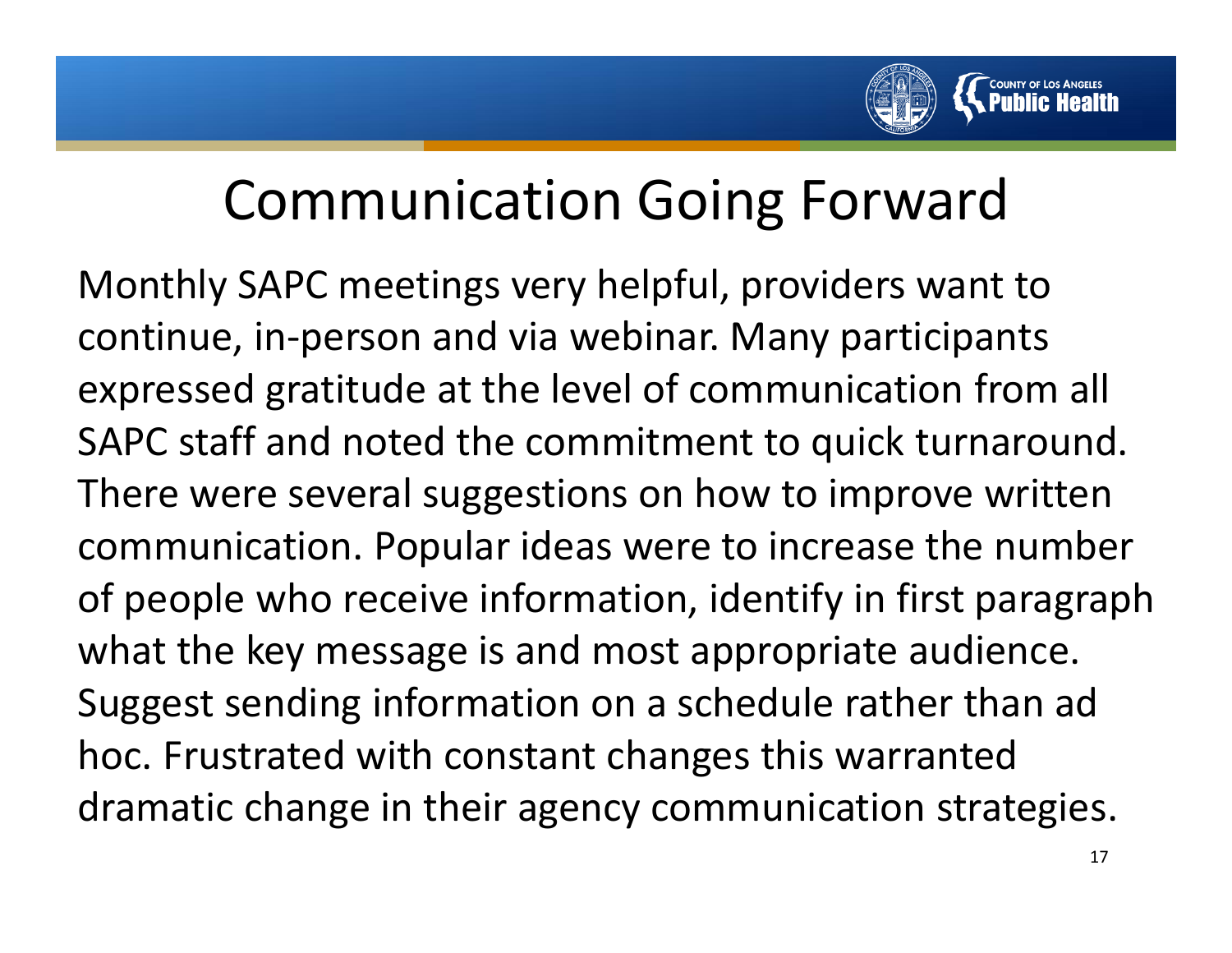

# Themes

Question 4

Heading into Year 2, what do you think are the most critical issues to address to support patient access to care and enable providers to thrive in the new service model? Are there any new ideas that SAPC and providers should explore?

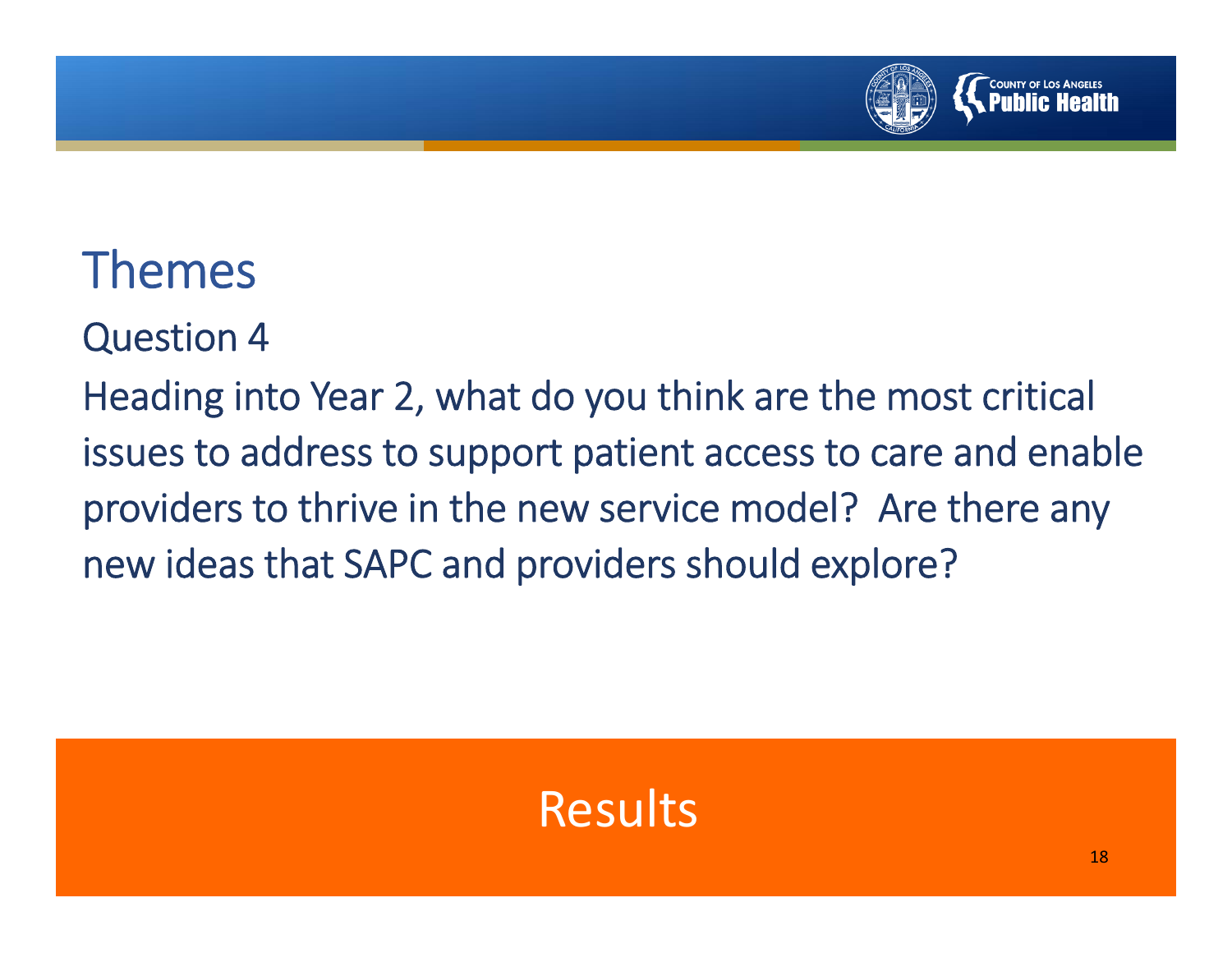

#### **Suggestions**

- SAGE enhancements and optimization.
- •Improve the referral process – CASC, CENS, SASH
- Help us figure out what the unmet service needs are.
- Consider paying for additional activities such as recreational activities.
- Create a per-diem staffing pool to cover staff shortages.
- Fund Mobile Care Units
- Partner with providers to Advocate for the importance of Substance Use Disorder Treatment.19